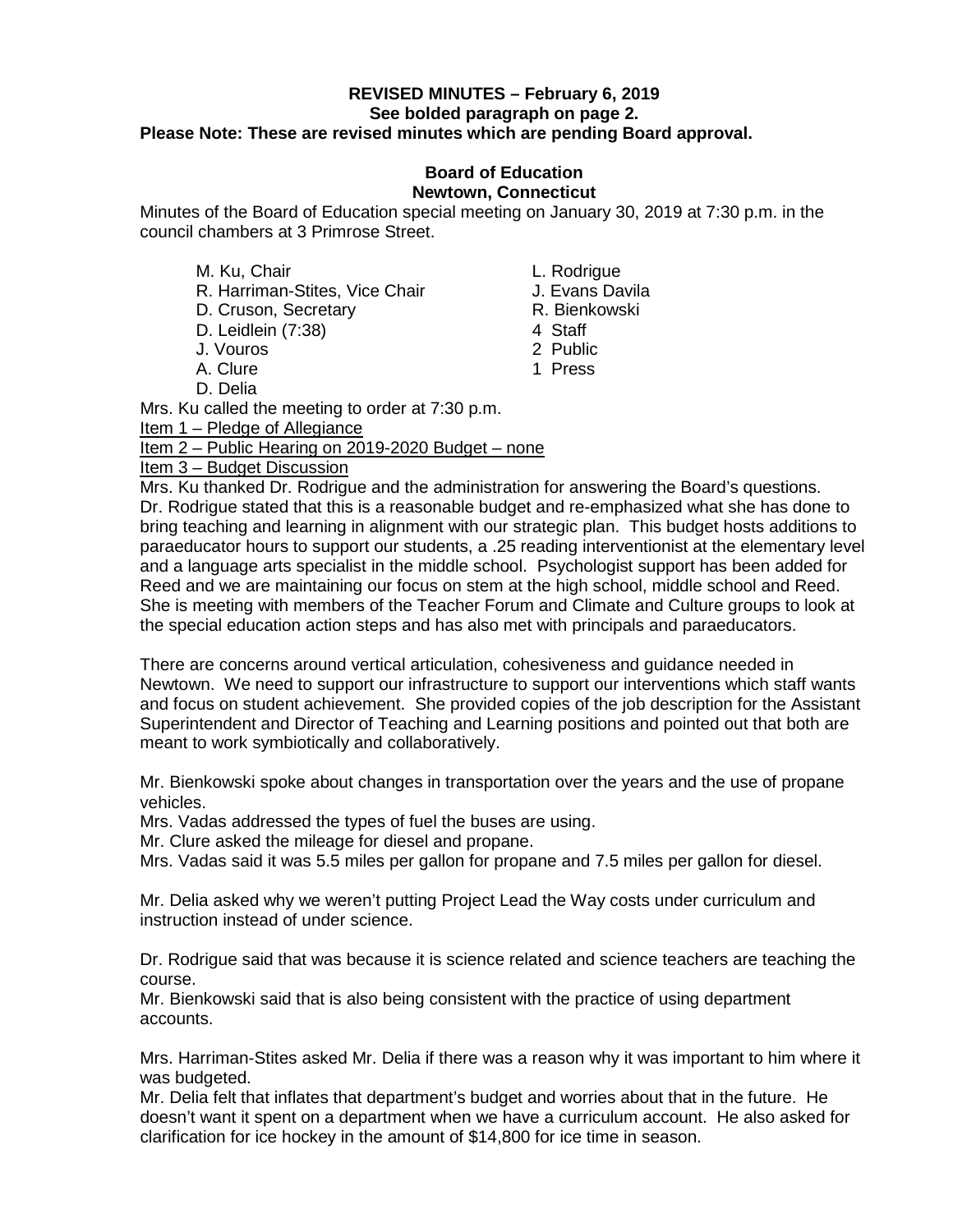Board of Education **-2-** Figure 2. The setting of Education of Education and Tanagers 2019

Mr. Memoli stated that was for any ice time used for practice. We also rent out the locker room at the rink for use by our team.

Mrs. Harriman-Stites asked how the parents were paying for the rest of the hockey expenses. Mr. Memoli said that was taken care of by the hockey booster club.

Dr. Longobucco said these numbers are based on using the Danbury ice rink. The amount would change if we use a rink in town.

Mr. Vouros asked the latest information on the ice rink proposed for NYA.

Mr. Memoli said the plans are drawn but nothing has been finalized yet but it is supposed to be ready by next season.

Dr. Rodrigue spoke about the fee structure in the budget.

Mr. Clure asked if we ever had a fee structure where varsity, junior varsity and freshman paid different fees.

Mr. Memoli said we have never based it on the level but just on the sport. When we researched districts in our DRG we didn't find any that charged by level.

### **Mr. Clure stated that freshman sports are more minimal as they did not attend tournaments. He was looking at more of a structured fee schedule and was also struggling with 50% of the sports fees going up next year.**

Mrs. Harriman-Stites said she knows that some freshmen are going to tournaments so it's not correct that their sports are more minimal than the junior varsity and varsity teams. She would like to see a different fee structure.

Dr. Rodrigue said we still have to consider the lens of who is burdening this cost and level it for those participants. We have looked at fees being leveled.

Dr. Longobucco said it was important to know there is some fluidity between sports levels. Mr. Memoli said we have a lot of teams with players who might play at three levels in sports. Mrs. Ku asked Mr. Clure if he had a proposed fee schedule to come back with for the Board to vote on which would need to be done soon.

Dr. Rodrigue said the athletics department self-study was to look at equitability. Everyone supported this program in charging a flat fee.

Mr. Clure asked if we had a representative from each sport and a parent on the committee. Mr. Memoli said we did not. If we are going to make the cost for ice hockey equitable there has to be additional money from the Board of pay to play fees.

Mr. Delia said there is no charge to watch a lot of the games and asked if we could offset pay to play with more gate sales.

Mr. Memoli stated that we try to make it more of a social event for the students and would not want our parents to pay.

Dr. Longobucco said three-quarters of our students buy tickets for the football games.

Mr. Vouros asked if any of the Board members had concerns about the Director of Teaching and Learning position which has been discussed in the Curriculum and Instruction meetings as a need for the district.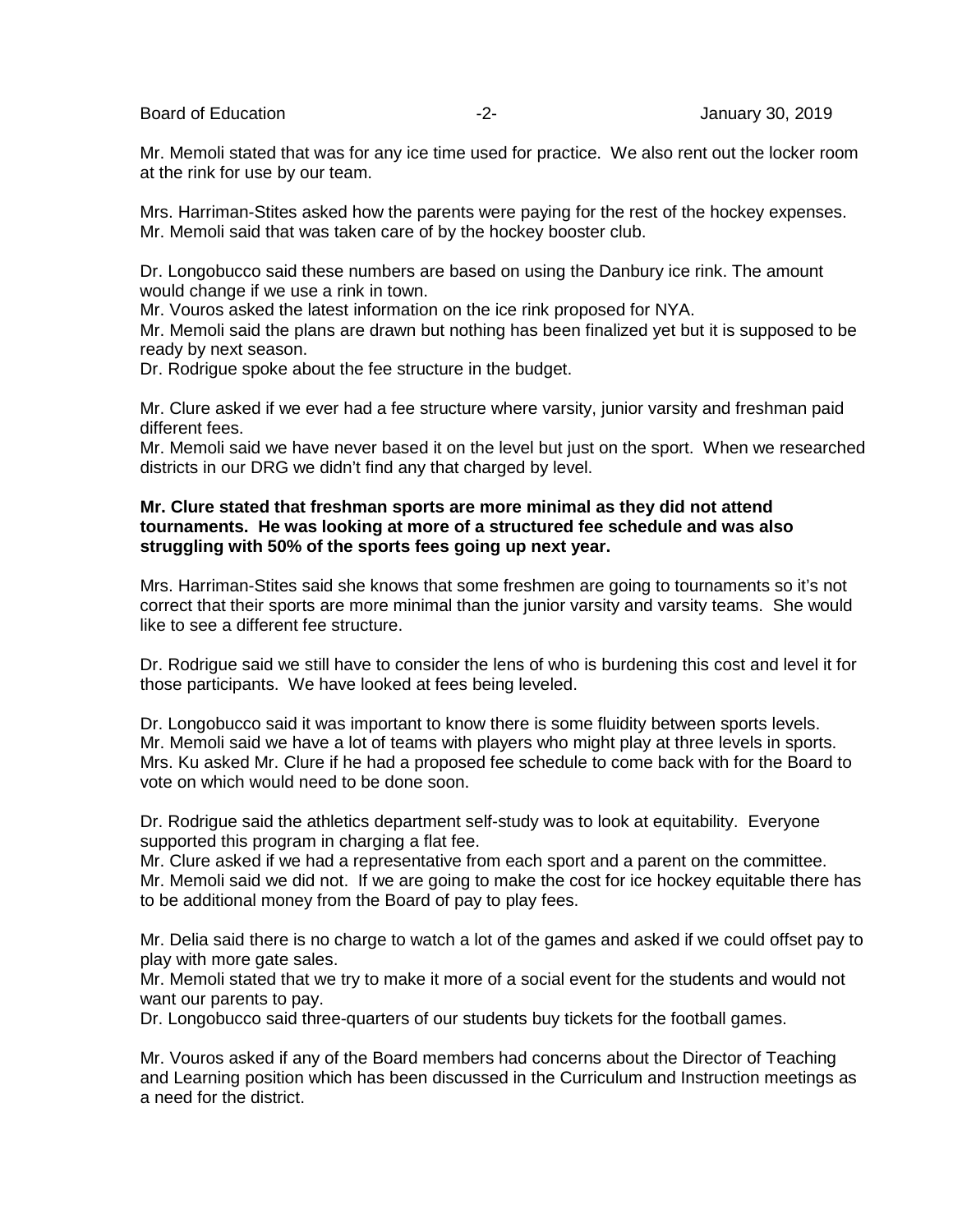Mr. Delia asked if there was any data or proof that shows this position if approved will help improve student achievement.

Board of Education **Contract Contract Contract Contract Contract Contract Contract Contract Contract Contract Contract Contract Contract Contract Contract Contract Contract Contract Contract Contract Contract Contract Cont** 

Dr. Rodrigue said there are so many variables that you can't correlate any position to student performance. Many things play a role in student success. Some districts can't pinpoint increases or dips. It's more important that we have been understaffed in this area. We have taken a chunk of social emotional learning that used to be a big part of Judy Blanchard's job. We need adequate resources to see success.

Mr. Delia asked how success would be measured.

Dr. Rodrigue said this person would be part of goal setting and data. Every principal and assistant principal chooses goals related to student learning.

Mrs. Harriman-Stites spoke about the comparison of other districts and achievement. We do need some support in looking at our data. She would like to see some measurement once it is fully implemented.

Dr. Rodrigue said in looking at the DRG comparison she didn't know if there were other administrative positions in those districts at a different level as some are not in the central office level.

Mr. Clure asked how the salary was determined.

Dr. Rodrigue looked at other district salary levels and tried to make it similar to what they are paying for a similar position.

Mr. Vouros said the .1 positions were created to assist in the beginnings of the articulation of curriculum.

Dr. Rodrigue stated they were stipends for existing personnel. Dr. Erardi wanted to provide that level of support to the office of the Assistant Superintendent. The issue was they couldn't get out to the other buildings. She met with each one who was fully on board. There were constraints for them because they all taught full time.

Mr. Delia asked if it would make sense to hire the new Assistant Superintendent and wait a year for the Director of Teaching and Learning.

Dr. Rodrigue feels it makes sense to fill it after the winter break which gives the Assistant Superintendent time to get acclimated and to be an integral part in hiring the director.

Mrs. Leidlein was in favor of hiring half-way through the year because there is a period of adiustment.

Mrs. Harriman-Stites clarified that we could post the job after the budget was approved for a July 1 hire date.

Dr. Rodrigue said we are trying to build a new team so waiting a year would be a challenge.

Mrs. Harriman-Stites asked Mrs. Petersen about the structure of the Special Education Department.

Mrs. Petersen oversees the program working with attorneys, state reports, out-of-district students and oversees the three special education supervisors. There is one for grades K-4, one for grades 5-8 and one for the pre-school, high school and 118-21 program. They also have out-of-district students to supervise. State complaints have gone down the last three years. As of today we have 613 special education students.

Mrs. Harriman-Stites asked for an explanation for the more information on the duties of the three supervisors.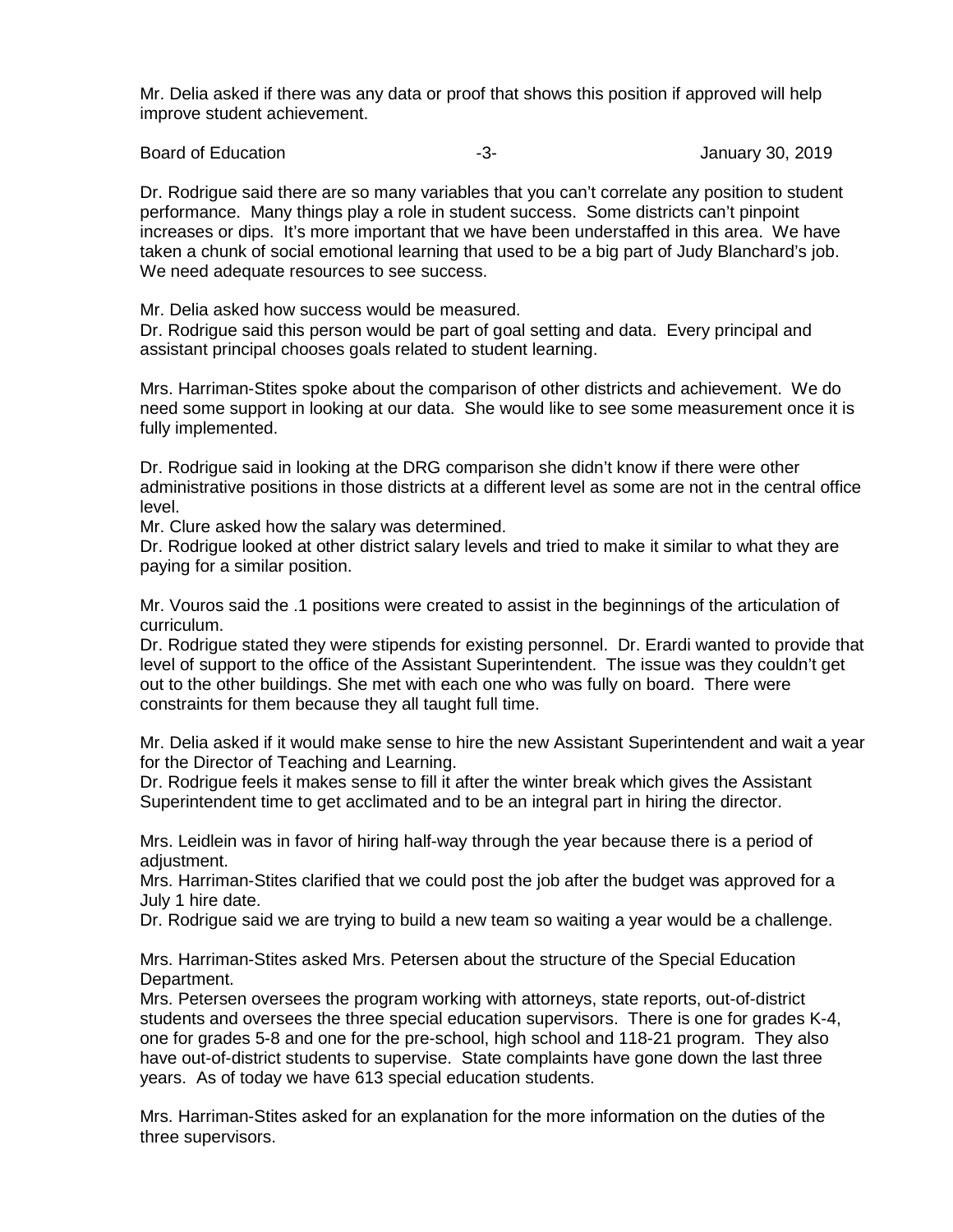Mrs. Petersen said they oversee the special education teachers, paraeducators, work with the building administration, and evaluate special education teachers, the speech and language

Board of Education **-4-** Figure 2019 **-4-** All anuary 30, 2019

pathologists, school psychologists, and social workers. They also provide professional development for the department and attend PPTs when requested.

Mrs. Harriman-Stites wants to see how our structure aligns with other districts with the same number of special education students and what our structure was before we added the third supervisor.

Mrs. Petersen said the structure was the director and two supervisors and before that it was the director and one supervisor. The person acted as the department chair but they had to restructure because it wasn't working. They found they needed more assistance in working with families.

Mrs. Harriman-Stites asked for information on other districts and the State complaints she mentioned and why having three supervisors helped with that.

Mrs. Petersen said that the numbers of State complaints are down because the supervisors oversee the output of the IEPs for the students to be sure they are compliant and the data is intact. We were able to significantly reduce the number of attorneys who had come in because of the supervisors.

Mrs. Evans Davila added that one of the things the supervisors do is provide appropriate levels of understanding of IDEA and compliance. They are a safety net and resource to the staff. Mrs. Harriman-Stites wanted to be sure we have enough resources.

Mrs. Petersen said we have had many conversations with other districts and will get that information.

Dr. Rodrigue was looking for a location for the behavioral program. Mrs. Petersen stated that our needs change year to year and they are looking to develop a

program to keep students in the district. We are finding more needs at the grade 5-8 level. Mental health issues have risen. She spoke to Dr. Rodrigue about what type of program we would need for our students and area directors are very interested in a program.

Dr. Rodrigue said that would put more responsibility on those supervisors. She is meeting with superintendents from Bethel, Monroe and Ridgefield to look at this possibility. Mrs. Petersen said that our supervisors go beyond their job description and some have gone to homes to help students get ready for school in the morning. Mrs. Evan Davila told the Board that Mrs. Petersen does that for one of our students.

Mrs. Harriman-Stites asked if we had a new program in the fall would we invite students from other districts immediately and if there would be a positive budget impact.

Dr. Rodrigue said we want to know the grade levels for the other districts. We don't have a building for all K-12 students. We have to look at space to fit the needs but our students would be first and foremost before other students are included.

Mrs. Petersen said we have outlined a process to look at other students as well. We would love them to come as soon as possible but we need to be able to deliver what they need. Mrs. Harriman-Stites asked if they would try to only bring in a number of students to fit in with the existing ratio or increase our staff to bring in additional revenue.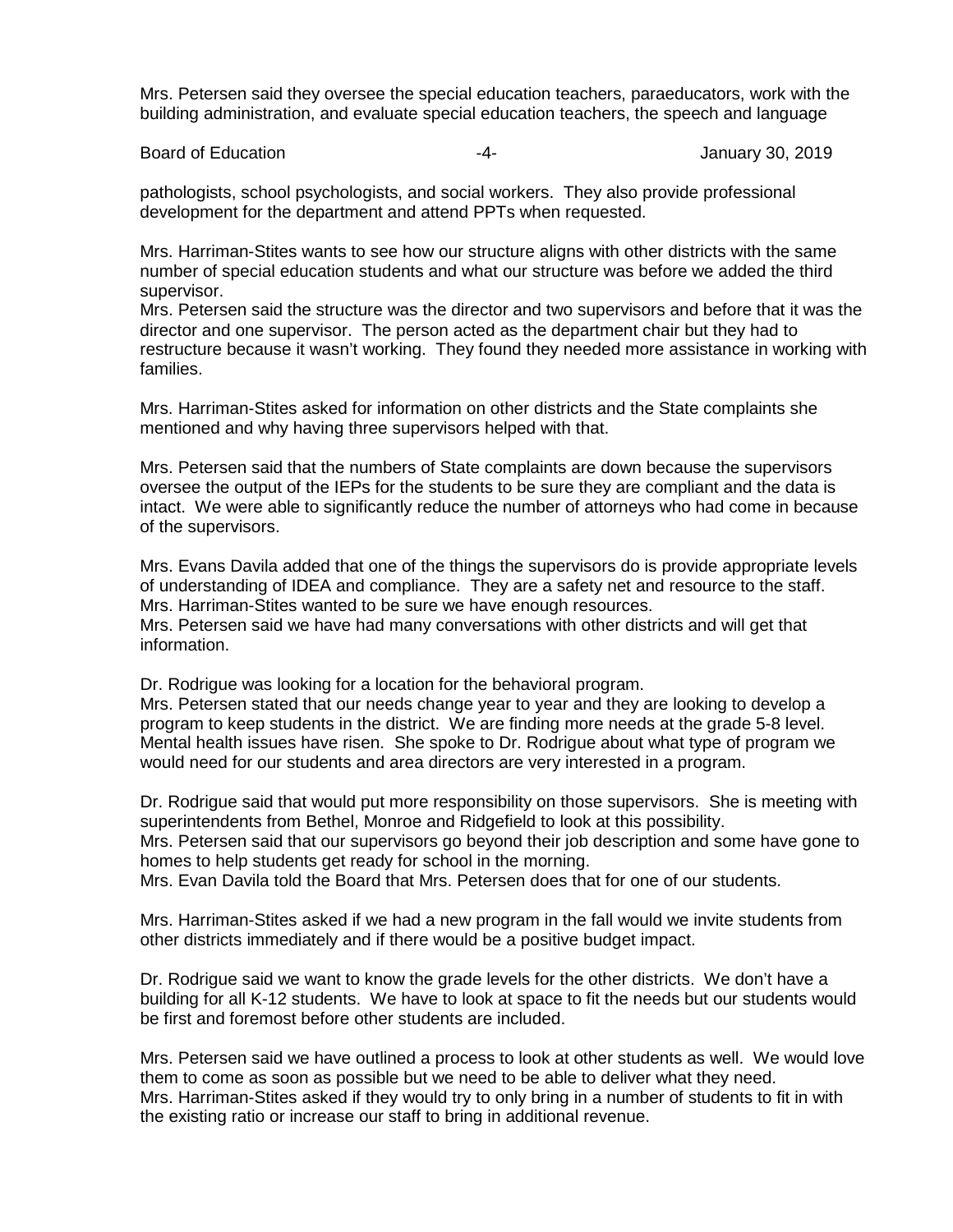Dr. Rodrigue said we need to look at the fee structure as we are still in the design stage. Mrs. Harriman-Stites asked that any information be shared with the Board.

Board of Education **Contract Contract Contract Contract Contract Contract Contract Contract Contract Contract Contract Contract Contract Contract Contract Contract Contract Contract Contract Contract Contract Contract Cont** 

Mr. Clure asked about possibly changing the class size guidelines.

Mrs. Ku said the policy gave the Superintendent the ability to determine the class sizes based on the needs.

Dr. Rodrigue said we decided to hold off on the guidelines to have time to discuss them with the administration.

Mr. Clure said that all schools next year will have 15 to 16 students at the kindergarten level and suggested changing numbers to reflect what is trying to be done to revise the guidelines. Dr. Rodrigue said having 20 students in kindergarten was high. Parents were used to getting another teacher if it went over. We decided to go with status quo.

Mrs. Harriman-Stites stated that the regulations should not be in the budget book as the Board doesn't approve them.

Mrs. Ku asked that the numbers be removed.

Mrs. Ku reminded everyone of the list of budget priorities and to send any questions or proposals for next Tuesday to her and Dr. Rodrigue by Friday.

#### Item 4 – Public Participation

Dennis Brestovansky, 11 Longview Heights Road, spoke about the athletics and activities budget. The athletics department and administration put forward a responsible plan and creates equity at a no cost increase to Board of Education. Some programs are supported by Parks and Rec and some by students and families. Regarding the locker room for hockey, it's a luxury for us but we wouldn't have been able to have it if we didn't receive a donation.

MOTION: Mr. Cruson moved to adjourn. Mrs. Harriman-Stites seconded. Motion passes unanimously.

Item 5 – Adjournment The meeting adjourned at 9:24 p.m.

Respectfully submitted:

\_\_\_\_\_\_\_\_\_\_\_\_\_\_\_\_\_\_\_\_\_\_\_\_\_\_\_\_\_\_\_\_\_\_\_ Daniel J.Cruson, Jr. **Secretary**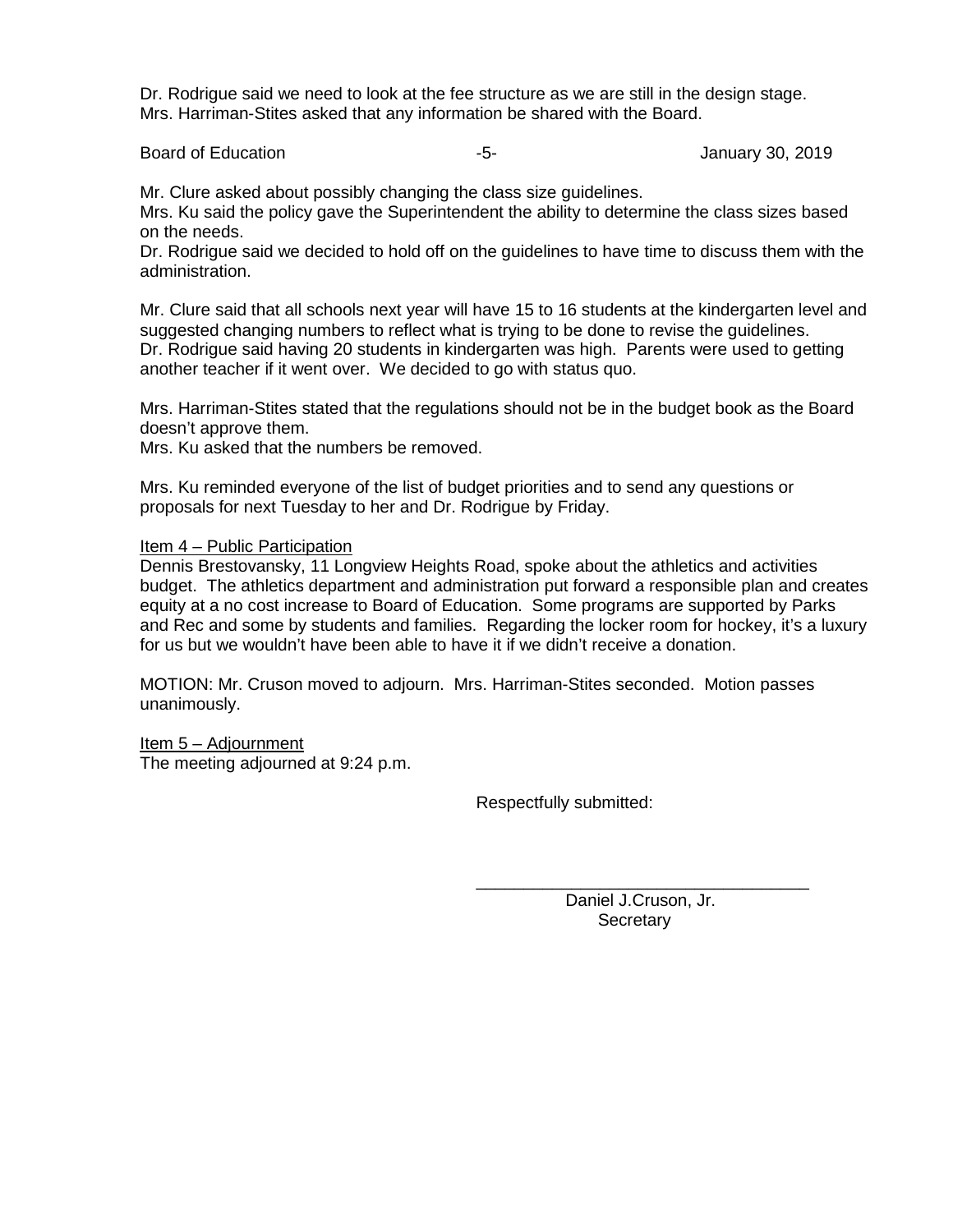# Cost per Gallon by Fuel Type

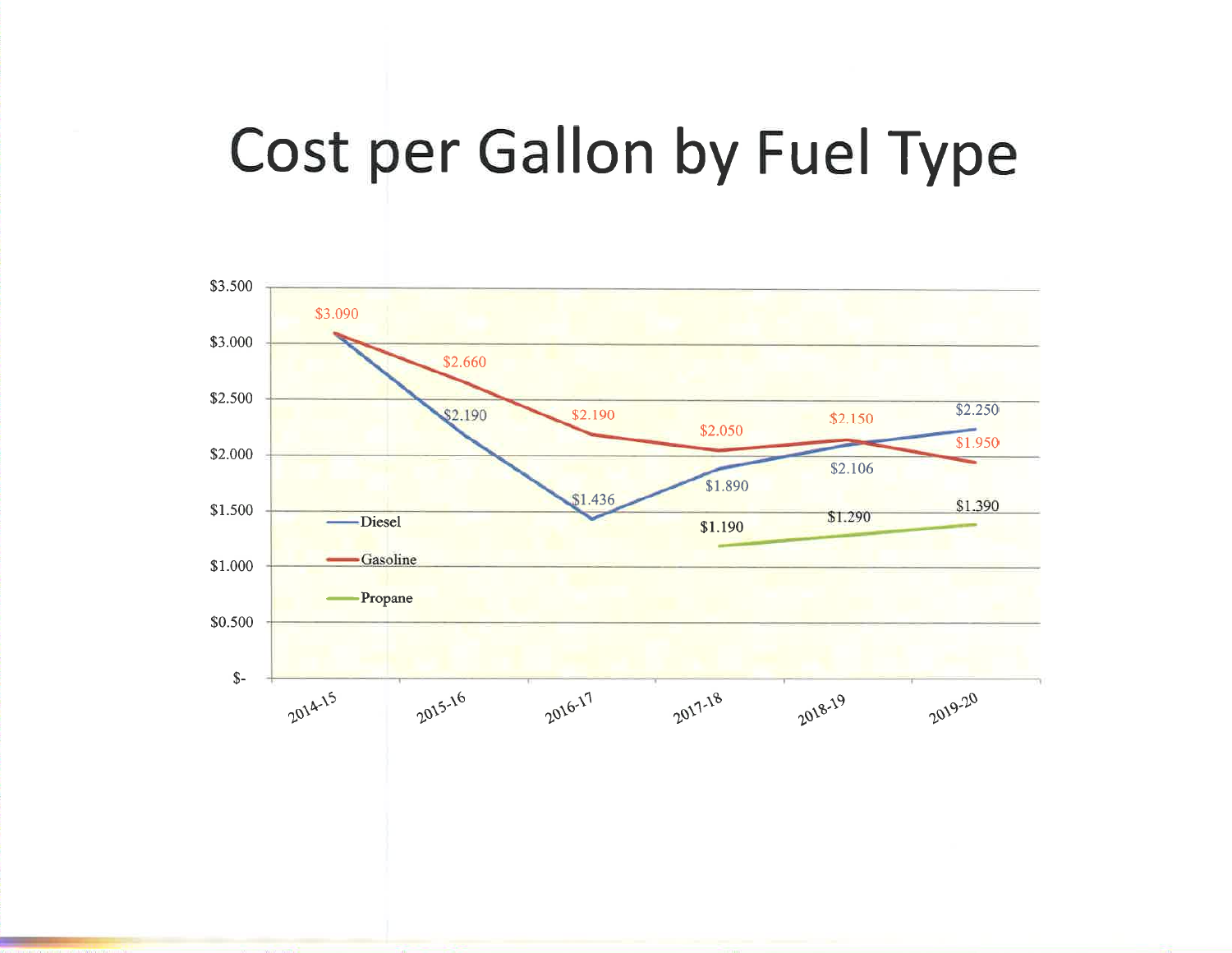## Ten Year Retail Spot Price Per Gallon

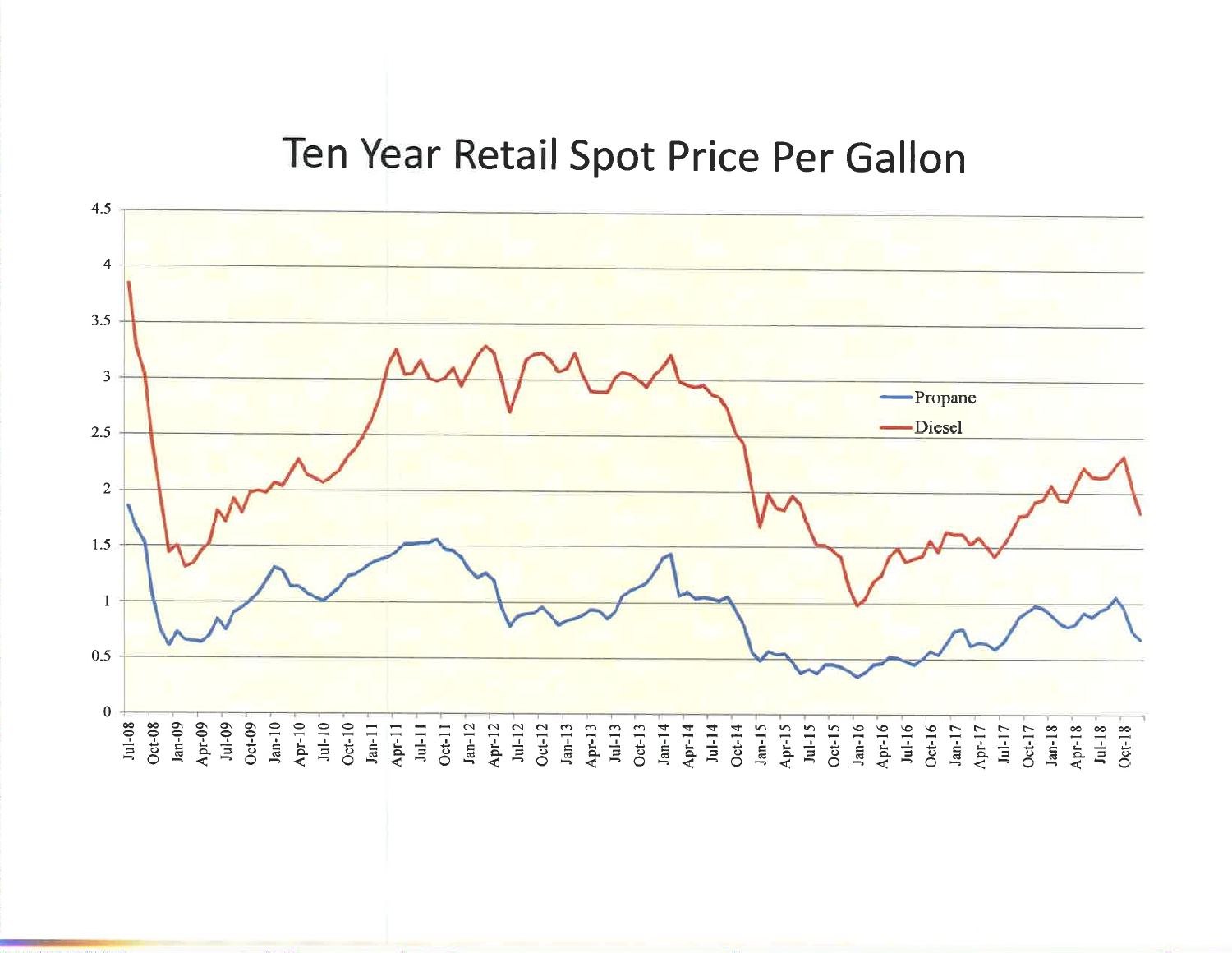# **Total Gallons Consumed**

**Gallons per Fuel Type** 

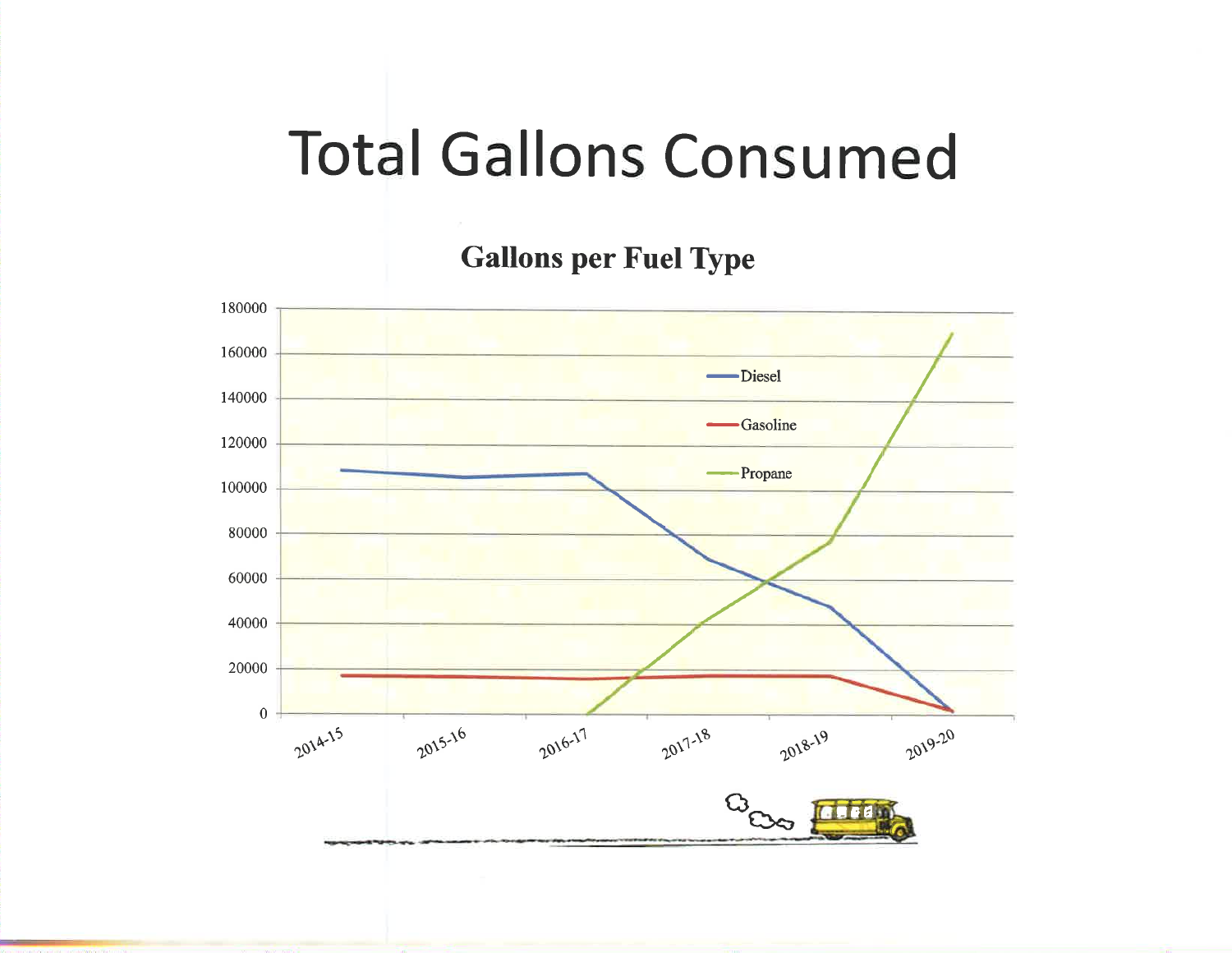## **Current Budget Saving with Additional Propane Buses**

### 2018-19 Budget vs Current

|                            |         | Approved  |         | Current   | Cost              |   |
|----------------------------|---------|-----------|---------|-----------|-------------------|---|
|                            | # Buses | 2018-19   | # Buses | 2018-19   | <b>Difference</b> |   |
| <b>Diesel Fuel Gallons</b> | 20      | 48,200    | 12      | 26,400    |                   |   |
| Cost pr/gal                |         | \$2.1060  |         | \$2.1060  |                   |   |
| <b>Total</b>               |         | \$101,509 |         | \$55,598  | $-545,911$        |   |
|                            |         |           |         |           |                   |   |
| <b>Gasoline Gallons</b>    | 9       | 17,200    | 9       | 17,200    |                   |   |
| Cost pr/gal - Qtr 1&2      |         | \$2.1500  |         | \$2.1500  |                   |   |
| Cost pr/gal - Qtr 3&4      |         | \$2.1500  |         | \$2,1500  |                   |   |
| <b>Total</b>               |         | \$36,980  |         | \$36,980  | \$0               |   |
|                            |         |           |         |           |                   |   |
| <b>Propane Gallons</b>     | 26      | 77,220    | 34      | 107,980   |                   |   |
| Cost pr/gal                |         | \$1.2900  |         | \$1.2900  |                   |   |
| <b>Total</b>               |         | \$99,614  |         | \$139,294 | \$39,680          |   |
|                            |         |           |         |           |                   | ↞ |
| <b>Total Gallons</b>       | 55      | 142,620   | 55      | 151,580   | 6.28%             |   |
|                            |         | \$238,103 |         | \$231,873 | $-2.62%$          | ← |
| <b>Total Cost Savings</b>  |         |           |         | $-56,230$ |                   |   |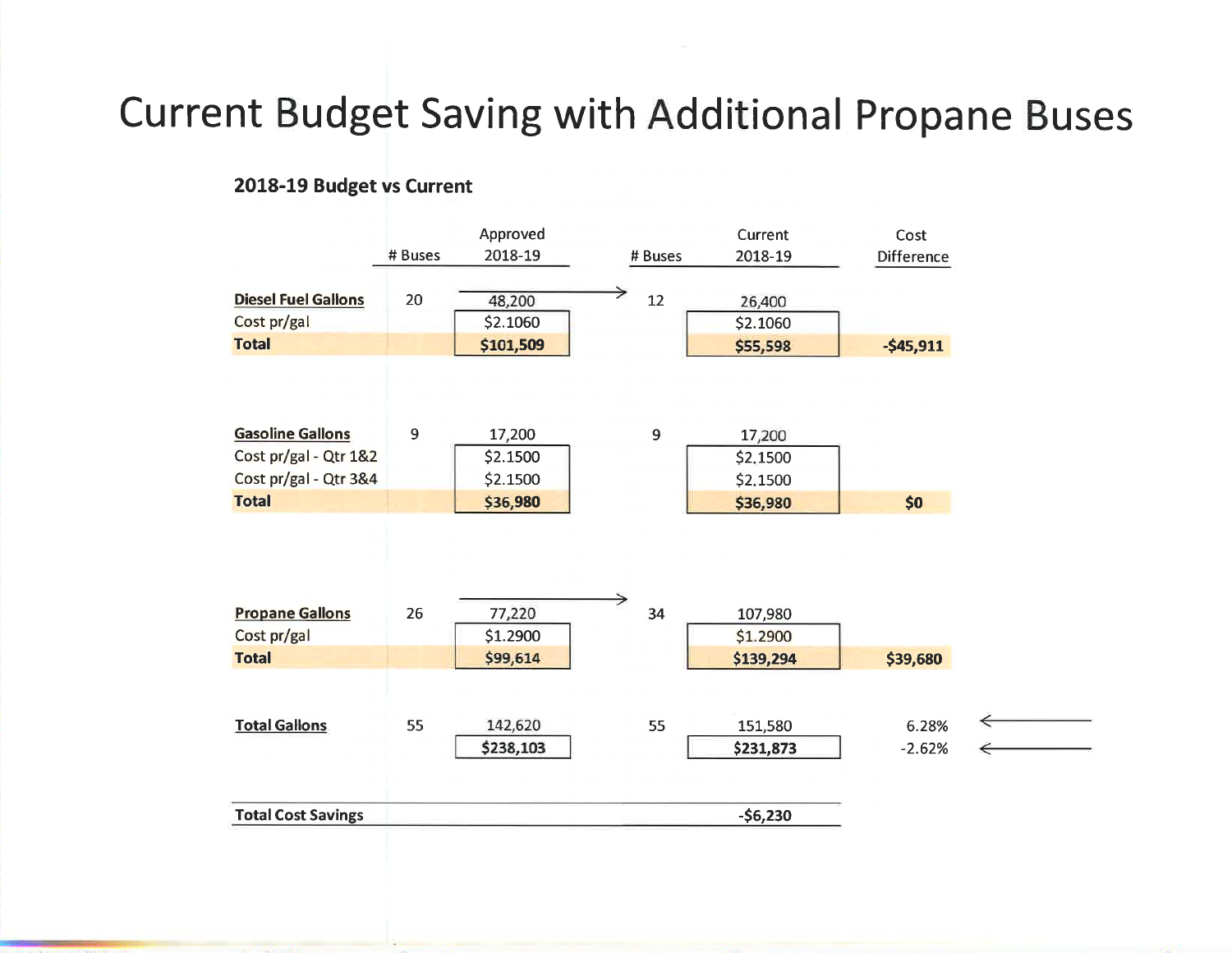### 2018-19 Approved Budget vs. 2019-20 Requested Budget

### 2018-19 Approved vs 2019-20 Requested

|                                        |         | Approved  |             | Requested | Cost              |   |
|----------------------------------------|---------|-----------|-------------|-----------|-------------------|---|
|                                        | # Buses | 2018-19   | # Buses     | 2019-20   | <b>Difference</b> |   |
| <b>Diesel Fuel Gallons</b>             | 20      | 48,200    | $\pmb{0}$   | 1,500     |                   |   |
| Cost pr/gal                            |         | \$2.1060  |             | \$2.2500  |                   |   |
| <b>Total</b>                           |         | \$101,509 |             | \$3,375   | $-598,134$        |   |
|                                        |         |           |             |           |                   |   |
| <b>Gasoline Gallons</b>                | 9       | 17,200    | $\mathbf 0$ | 2,000     |                   |   |
| Cost pr/gal - Qtr 1&2                  |         | \$2.1500  |             | \$2.3500  |                   |   |
| Cost pr/gal - Qtr 3&4                  |         | \$2.1500  |             | \$2.3500  |                   |   |
| <b>Total</b>                           |         | \$36,980  |             | \$4,700   | $-532,280$        |   |
|                                        |         |           |             |           |                   |   |
|                                        | 26      | 77,220    | 55          | 170,350   |                   |   |
| Cost pr/gal                            |         | \$1.2900  |             | \$1.3900  |                   |   |
| <b>Propane Gallons</b><br><b>Total</b> |         | \$99,614  |             | \$236,787 | \$137,173         |   |
| <b>Total Gallons</b>                   | 55      | 142,620   | 55          | 173,850   | 22%               |   |
|                                        |         | \$238,103 |             | \$244,862 | 2.8%              | ← |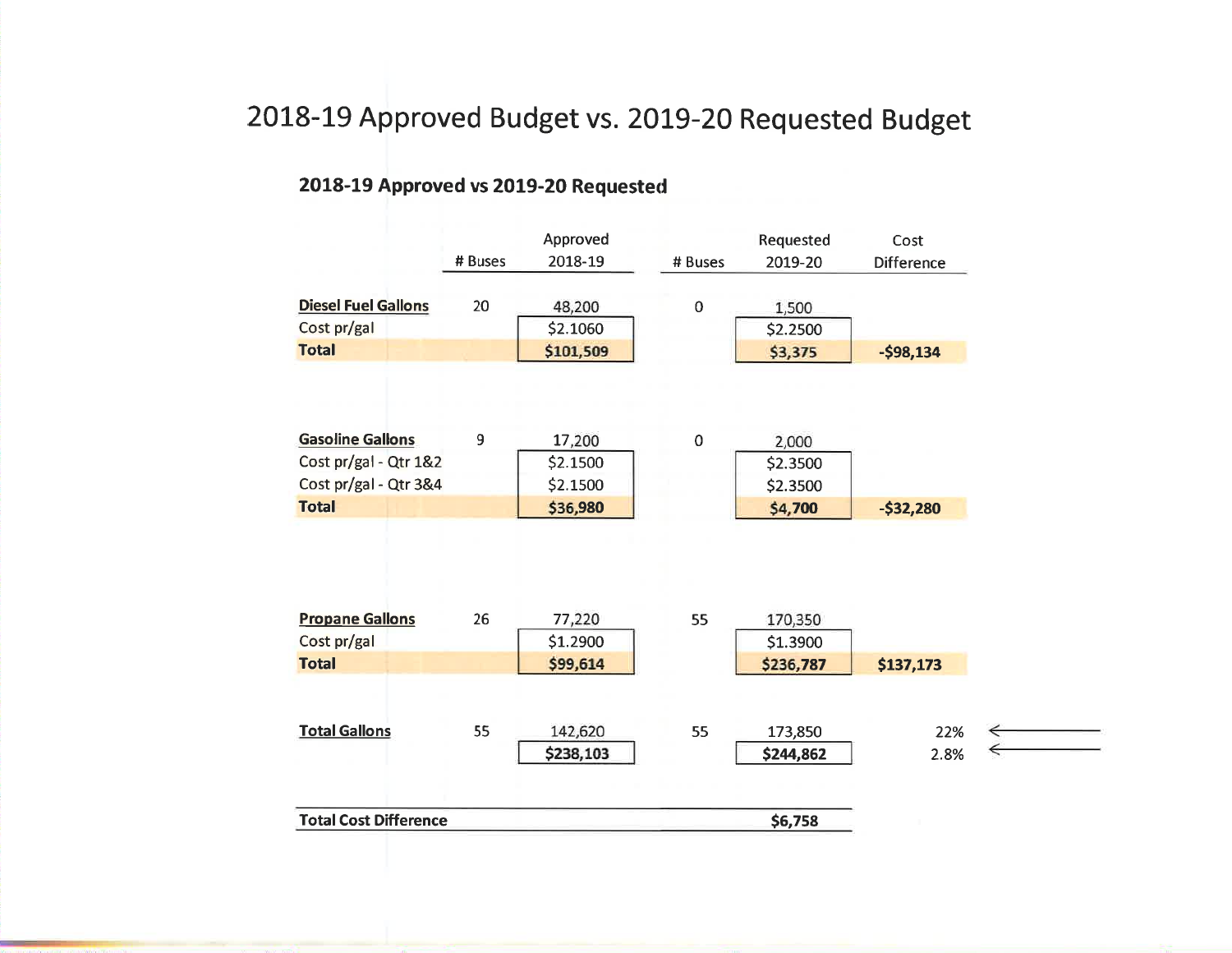### 2019-20 Requested Budget Compared to Scenario with no Propane Vehicles

### **2019-20 Scenario**

|                                       | # Buses     | Requested<br>2019-20 | # Buses     | No Pronane<br>2019-20   | Cost<br><b>Difference</b> |
|---------------------------------------|-------------|----------------------|-------------|-------------------------|---------------------------|
| <b>Diesel Fuel Gallons</b>            | $\mathbf 0$ | 1,500                | 46          | 106,200                 |                           |
| Cost pr/gal                           |             | \$2.2500             |             | \$2.2500                |                           |
| <b>Total</b>                          |             | \$3,375              |             | \$238,950               | \$235,575                 |
|                                       |             |                      |             |                         |                           |
| <b>Gasoline Gallons</b>               | $\bf 0$     | 2,000                | 9           | 17,200                  |                           |
| Cost pr/gal - Qtr 1&2                 |             | \$2.3500             |             | \$2,3500                |                           |
| Cost pr/gal - Qtr 3&4                 |             | \$2.3500             |             | \$2,3500                |                           |
|                                       |             |                      |             |                         |                           |
| <b>Total</b>                          |             | \$4,700              |             | \$40,420                | \$35,720                  |
| <b>Propane Gallons</b><br>Cost pr/gal | 55          | 170,350<br>\$1.3900  | $\mathbf 0$ | $\mathbf 0$<br>\$1.3900 |                           |
| <b>Total</b>                          |             | \$236,787            |             | \$0                     | $-$236,787$               |
| <b>Total Gallons</b>                  | 55          | 173,850              | 55          | 123,400                 | $-29%$                    |
|                                       |             | \$244,862            |             | \$279,370               | 14%                       |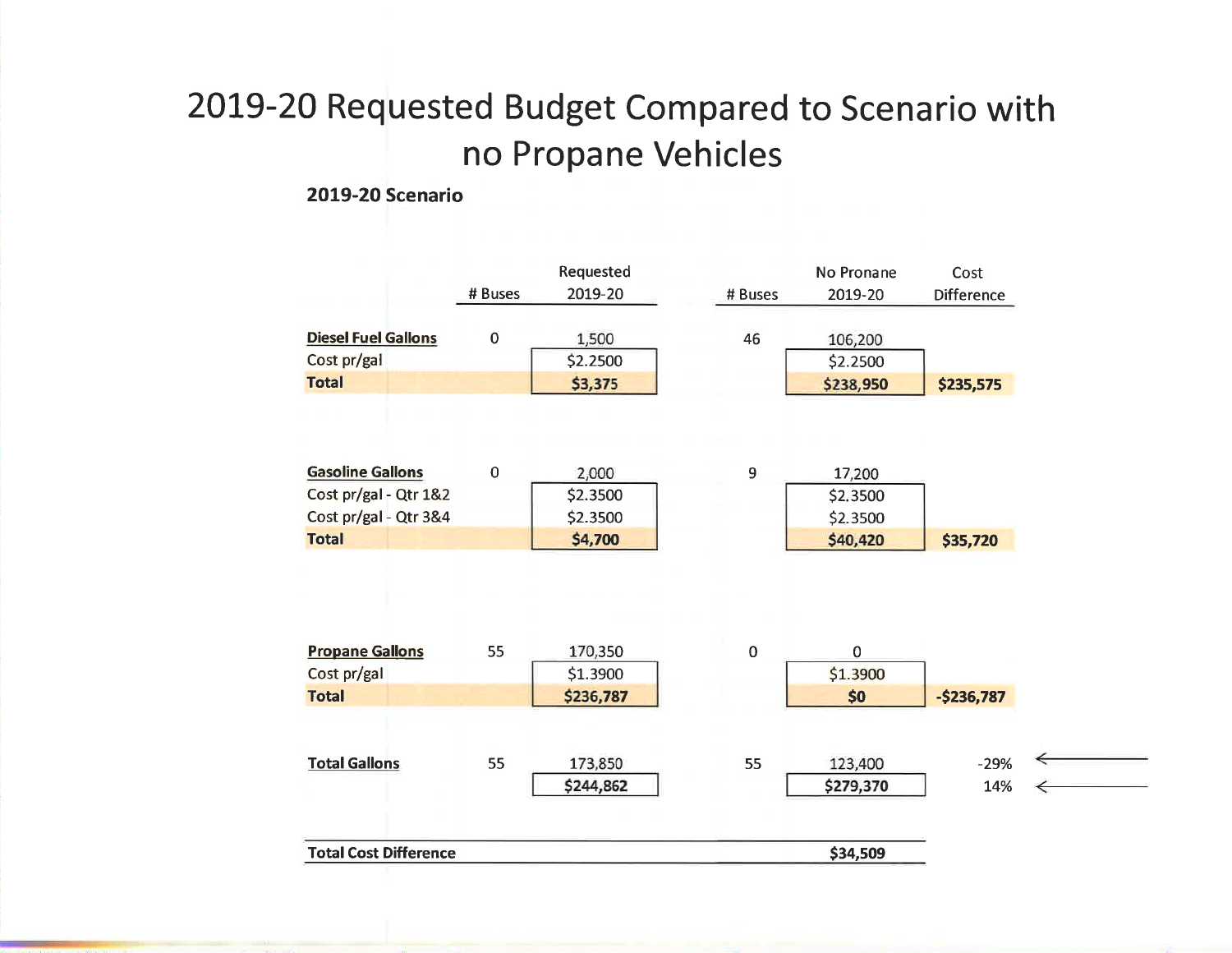## 2019-20 Cost of Propane Breakeven Scenario

### 2019-20 Budget Breakeven Scenario

|                                       | # Buses | Approved<br>2018-19  | # Buses   | Requested<br><b>ZO09-ZO</b> | Coffost<br>Diffeiféenence |
|---------------------------------------|---------|----------------------|-----------|-----------------------------|---------------------------|
| <b>Diesel Fuel Gallons</b>            | 20      | 48,200               | $\pmb{0}$ | 1,500                       |                           |
| Cost pr/gal                           |         | \$2.1060             |           | \$52225000                  |                           |
| <b>Total</b>                          |         | \$101,509            |           | \$3,375                     | $-$ \$98,134 4            |
| <b>Gasoline Gallons</b>               | 9       | 17,200               | $\pmb{0}$ | 2,0000                      |                           |
| Cost pr/gal - Qtr 1&2                 |         | \$2.1500             |           | \$52355000                  |                           |
| Cost pr/gal - Qtr 3&4                 |         | \$2.1500             |           | \$22.355000                 |                           |
| <b>Total</b>                          |         | \$36,980             |           | \$4,700                     | $-532,280$ 0              |
| <b>Propane Gallons</b><br>Cost pr/gal | 26      | 77,220<br>\$1.2900   | 55        | 11700,38500<br>\$1.2900     |                           |
| <b>Total</b>                          |         | \$99,614             |           | \$219,752                   | \$120,138 3               |
| <b>Total Gallons</b>                  | 55      | 142,620<br>\$238,103 | 55        | 1173, 8550<br>\$22274,8862  | 22% 22%<br>$-4.3\%2.8\%$  |
| <b>Total Cost Difference</b>          |         |                      |           | -\$96,259                   |                           |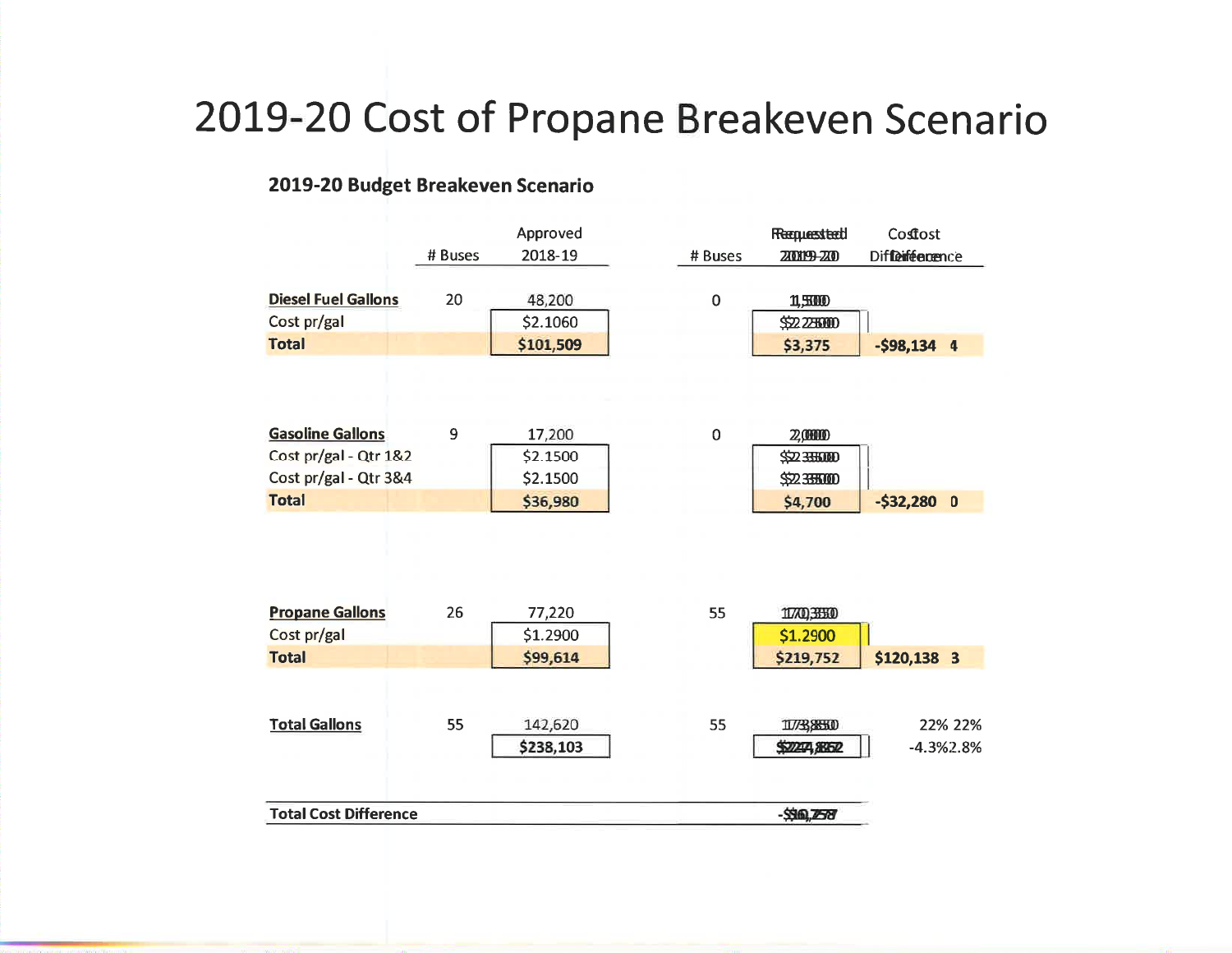## **Transportation Fuel Analysis**

**Analysis & Presentation by: Tanja Vadas** Supported by: Ron Bienkowski Produced by: Joanne Morris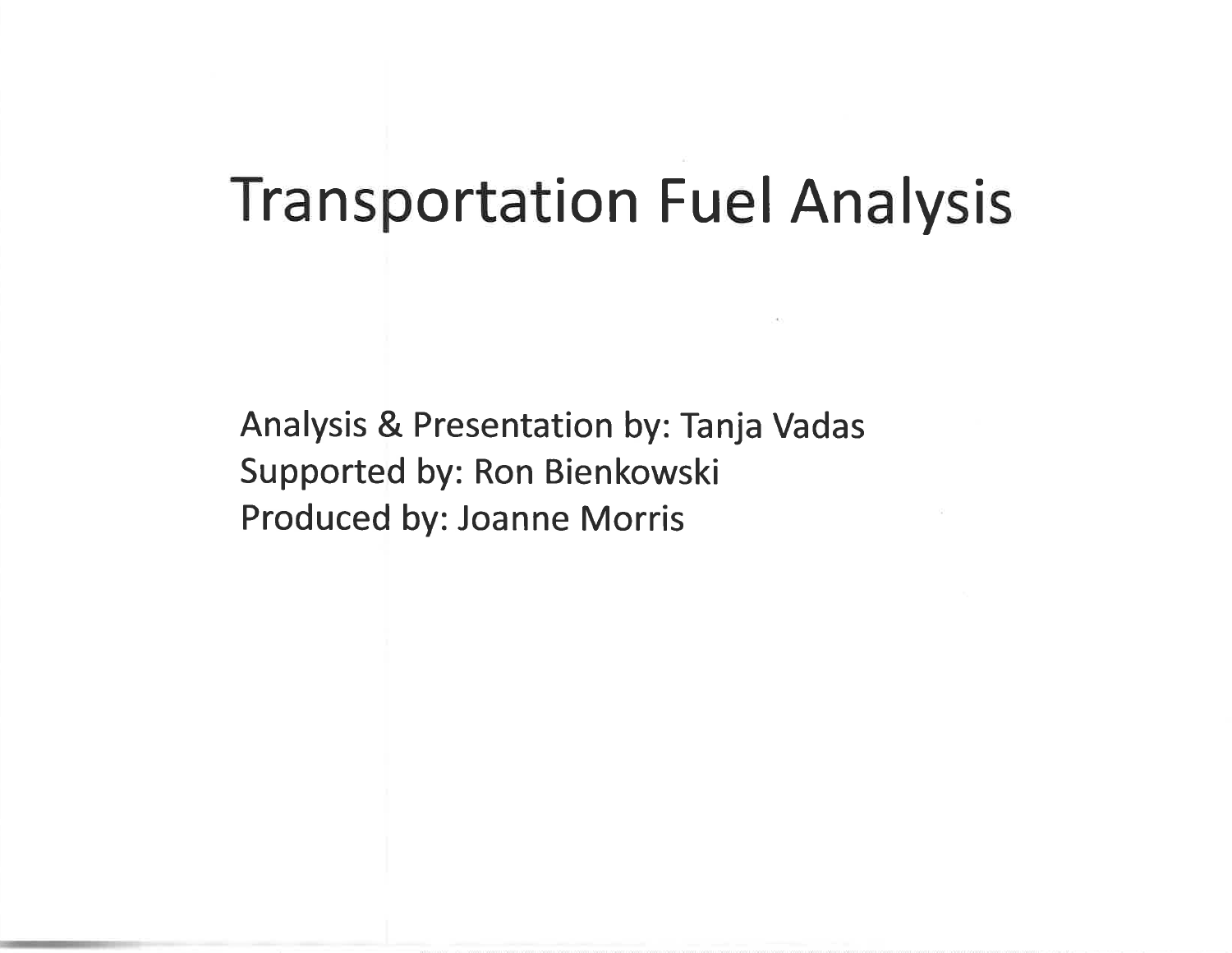# Thoughts or Questions?

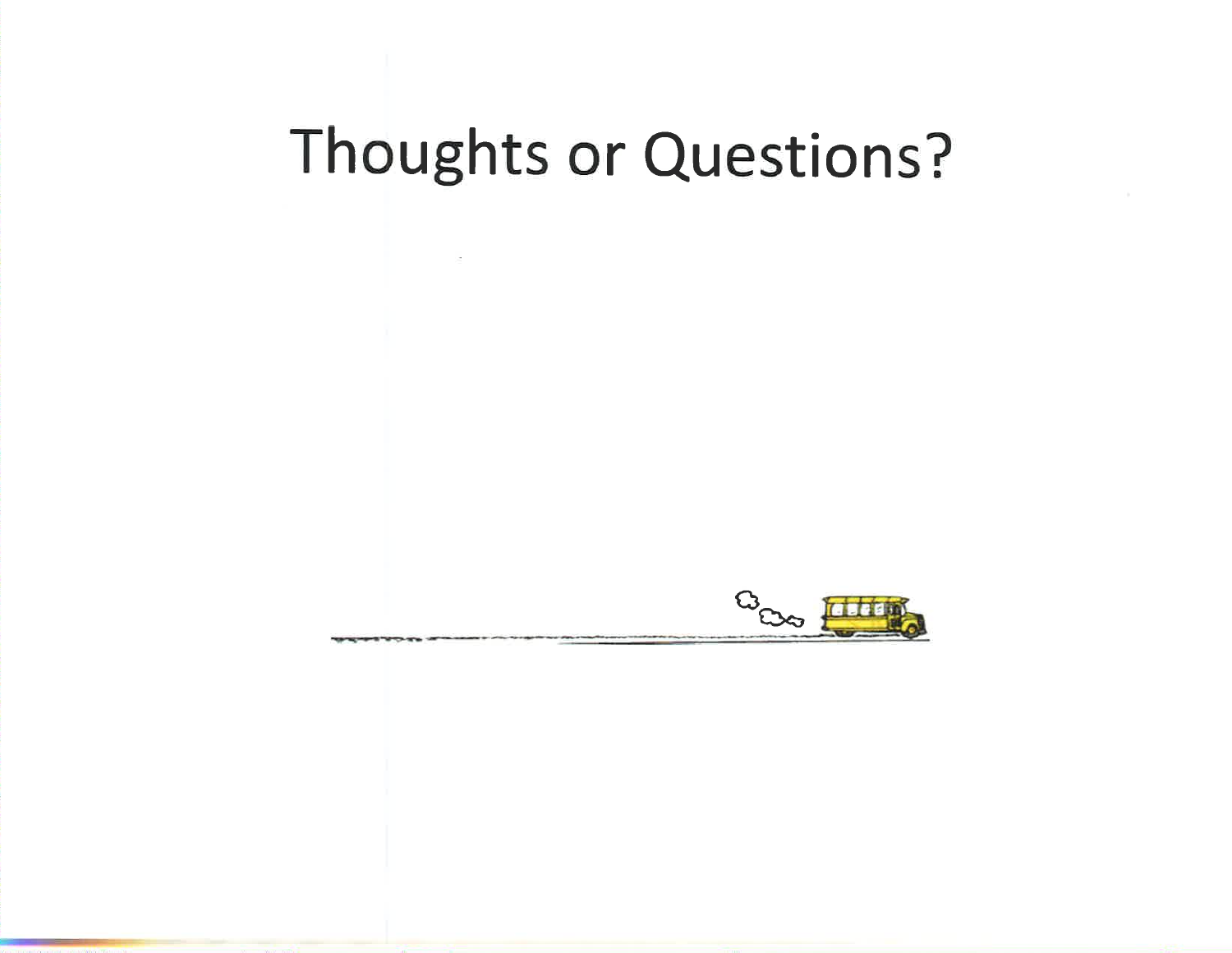### 2019-20 Proposed Budget for Pay to Participate Fees (page 134 budget book)

|              |                                                                                                      |           |                  |    | Fees    |    | <b>Addition</b><br>to Budget | % increase<br>to Budget | Budget % |                                                     |
|--------------|------------------------------------------------------------------------------------------------------|-----------|------------------|----|---------|----|------------------------------|-------------------------|----------|-----------------------------------------------------|
|              | Proposed Fees in Superintendent's Budget                                                             |           | \$161,243        | \$ | 161,243 | \$ | $\blacksquare$               |                         |          | 2.70% (proposed fees included in<br>overall budget) |
| $\mathbf{2}$ | Flat Fees (Same as 2018-19)<br>With addition of Ice Hockey at \$160<br>Total Flat fees w/ Ice Hockey | \$.<br>\$ | 133,344<br>3,680 | \$ | 137,024 | \$ | 24,219                       | 0.03%                   | 2.73%    |                                                     |
| 3            | <b>Complete Elimination of Fees</b>                                                                  |           | \$166,230        | ъD | 166,230 | S. | 166,230                      | 0.22%                   | 2.92%    |                                                     |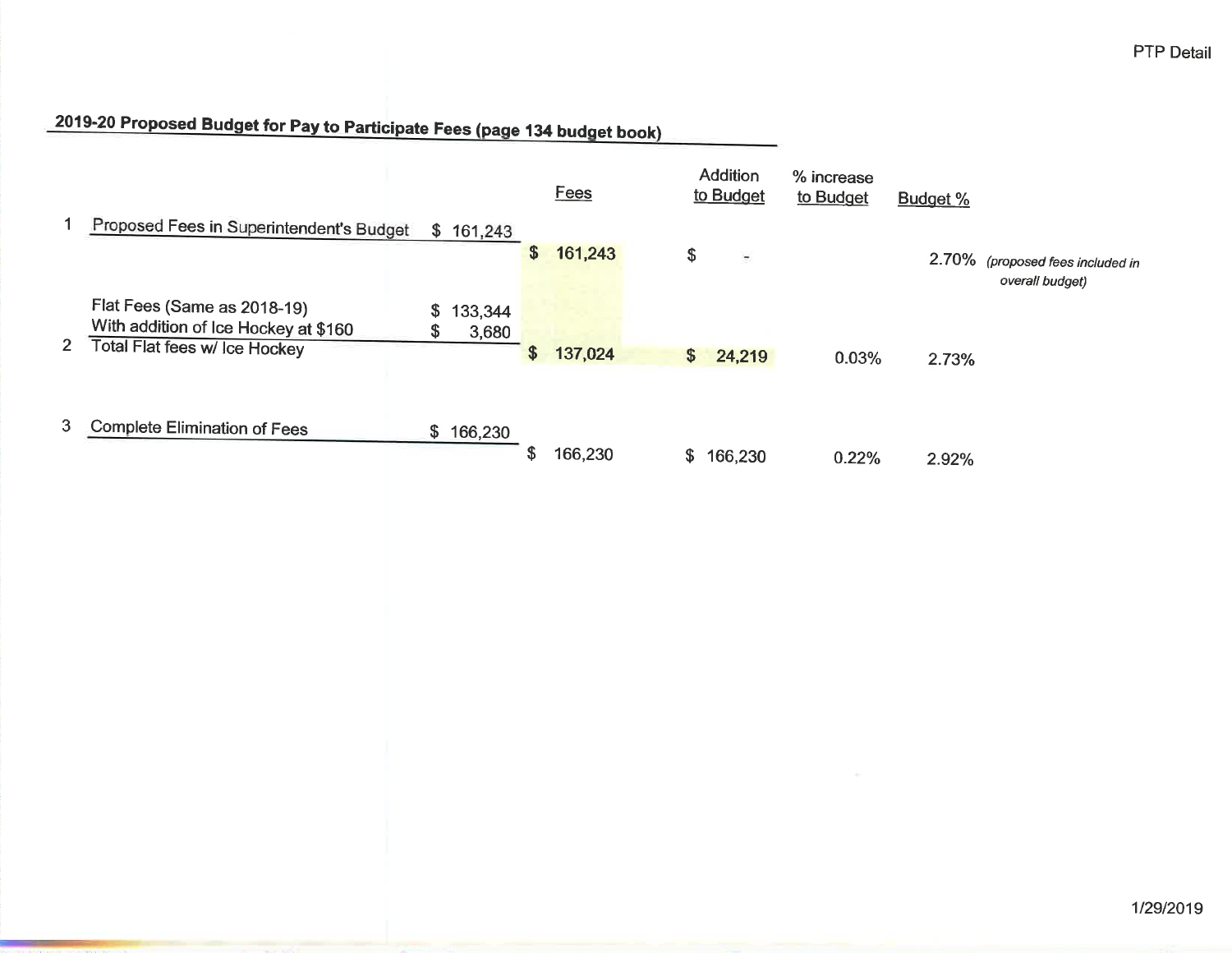### **NEWTOWN PUBLIC SCHOOLS JOB DESCRIPTION**

### **ASSISTANT SUPERINTENDENT**

#### **QUALIFICATIONS**

The Assistant Superintendent must hold Connecticut certification as an Intermediate Administrator/Supervisor (092) and meet any other certification requirements established by the Connecticut State Statutes. The Assistant Superintendent must possess excellent communication skills, a collaborative leadership style, and an ability to work effectively with all staff and community to meet the challenges of this comprehensive school district.

#### **RESPONSIBILITIES**

The Assistant Superintendent assists the Superintendent in the translation of the system's educational philosophy, goals, and objectives as it relates to curriculum and educational programming. The Assistant Superintendent has responsibility for the district-wide development and presentation of K-12 curricula and delivery of professional development. The Assistant Superintendent also supervises building leaders, K-12 directors, and specialists. His/her specific responsibilities shall include the following:

- Oversees District programming, including the coordination of all curriculum development projects in coordination with school leaders and staff
- Develops system-wide curriculum writing, approval, and implementation cycle for all subjects and grade levels
- In collaboration with the subcommittee Chair of Curriculum and Instruction, (C&I),  $\bullet$ facilitates the schedule, agenda, and information presented at meetings
- Supports the development and revision of the Strategic School Profile
- Ensures the District's educational goals outlined in the Strategic Plan are aligned to state  $\bullet$ frameworks
- Works closely with the Director of Teaching and Learning to ensure instructional practices are consistently aligned with concept-based model, personalized, and supportive of student needs
- Responsible for the formulation, planning, and implementation of the professional development program for professional staff (teachers and administrators)
- Chairs the District Teacher Evaluation and Professional Development committee  $\bullet$
- Serves as District Facilitator for the CT TEAM Program and oversees building facilitators  $\bullet$ in the mentor selection process
- Supervises and evaluates building principals and supervisors  $\bullet$
- Manages EdReflect platform for teacher and administrator evaluation  $\bullet$
- Assists in the hiring process for District administrators  $\bullet$
- Coordinates the new teacher orientation program for the District  $\bullet$
- Files mandated reports in compliance with the State Department of Education (EEDC,  $\bullet$ LEA, ED607, ED229, and ED165)